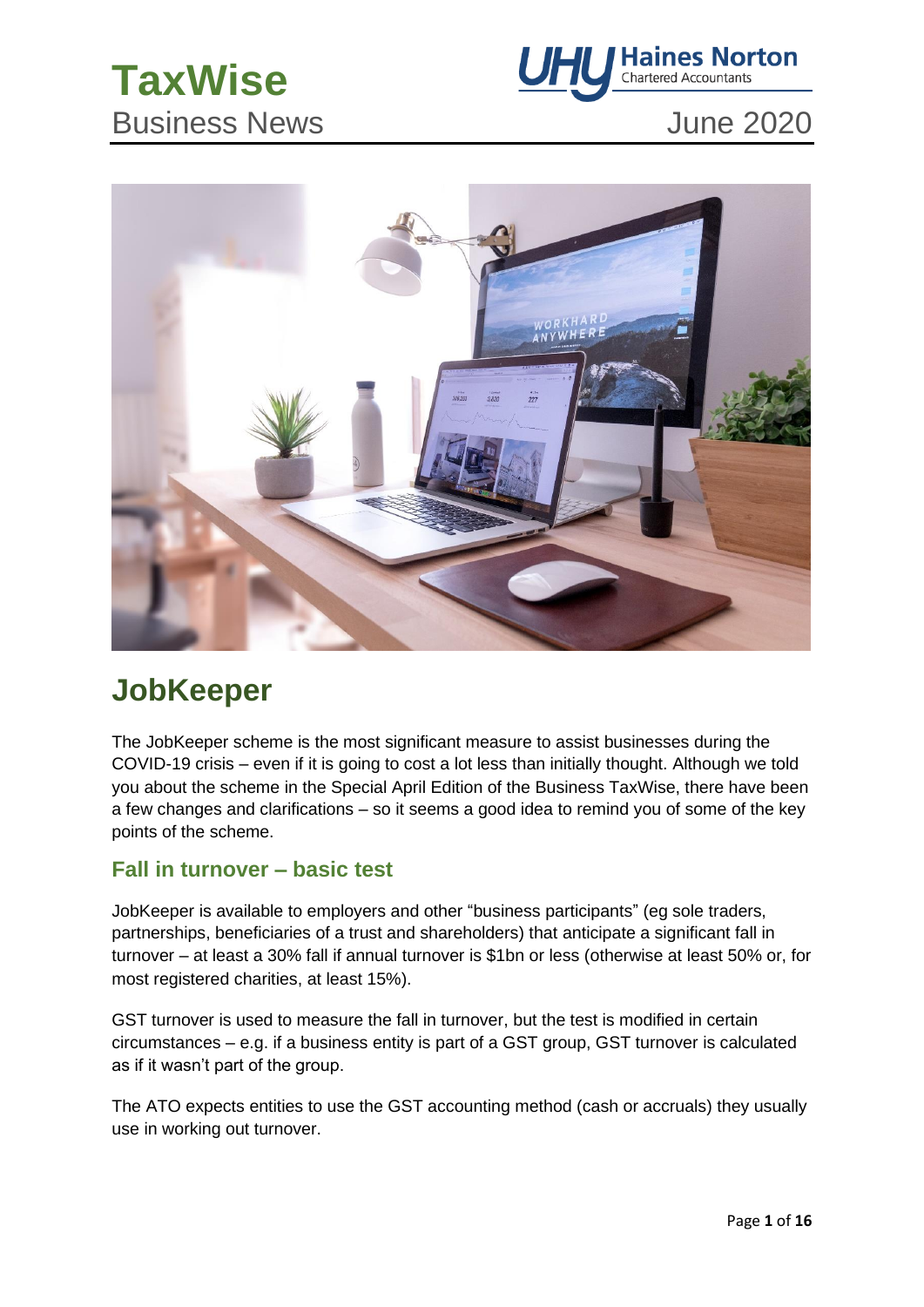The fall in turnover is measured by comparing anticipated GST turnover for a month or quarter in this year (the test period) with actual GST turnover for the same period in 2019 (the comparison period), e.g. June 2020 with June 2019 or the July-September 2020 quarter with the same quarter in 2019.

Most non-profit organisations that are registered charities have to show a 15% fall in turnover.

### **Alternative fall in turnover tests**

There is an alternative fall in turnover test where it is not appropriate to compare the test period with the comparison period. This includes where:

- **you did not commence business until after the comparison period;**
- **•** the business is not the same now as in the comparison period, e.g. because of a business restructure, acquisition or disposal;
- your turnover for the comparison period was unusually low (e.g. because of drought) – and not because of cyclical or regular seasonal variance; or
- **•** turnover has increased significantly in the period before the test period (e.g. by 25%) or more if looking at the 6-month period immediately before the test period).

There is also an alternative fall in turnover test where a special purpose service entity provides employee labour to other members of a group and the service entity does not satisfy the basic fall in turnover test.

### **Employers – eligible employees**

An employer can only JobKeeper for eligible employees only. They must be employed for each fortnight for which you claim JobKeeper (including those who are stood down or rehired).

An employee is an eligible employee is they are full-time, part-time or fixed term, or a longterm casual (someone employed on a regular and systematic basis for at least the previous 12 months). They must 18 or older and an Australian citizen or the holder of a specified class of visa (working holiday makers are not eligible employees).

If a person has more than one job, only one of their employers can claim JobKeeper for that person.

If you decide to participate in the JobKeeper scheme, you should nominate all eligible employees who have chosen to participate.

### **Sole traders etc**

If you are a sole trader or other business participant (e.g. a company director or a partner), you cannot claim JobKeeper unless you are actively engaged in operating a business. You cannot be an employee of the particular business entity or a permanent employee of any other entity.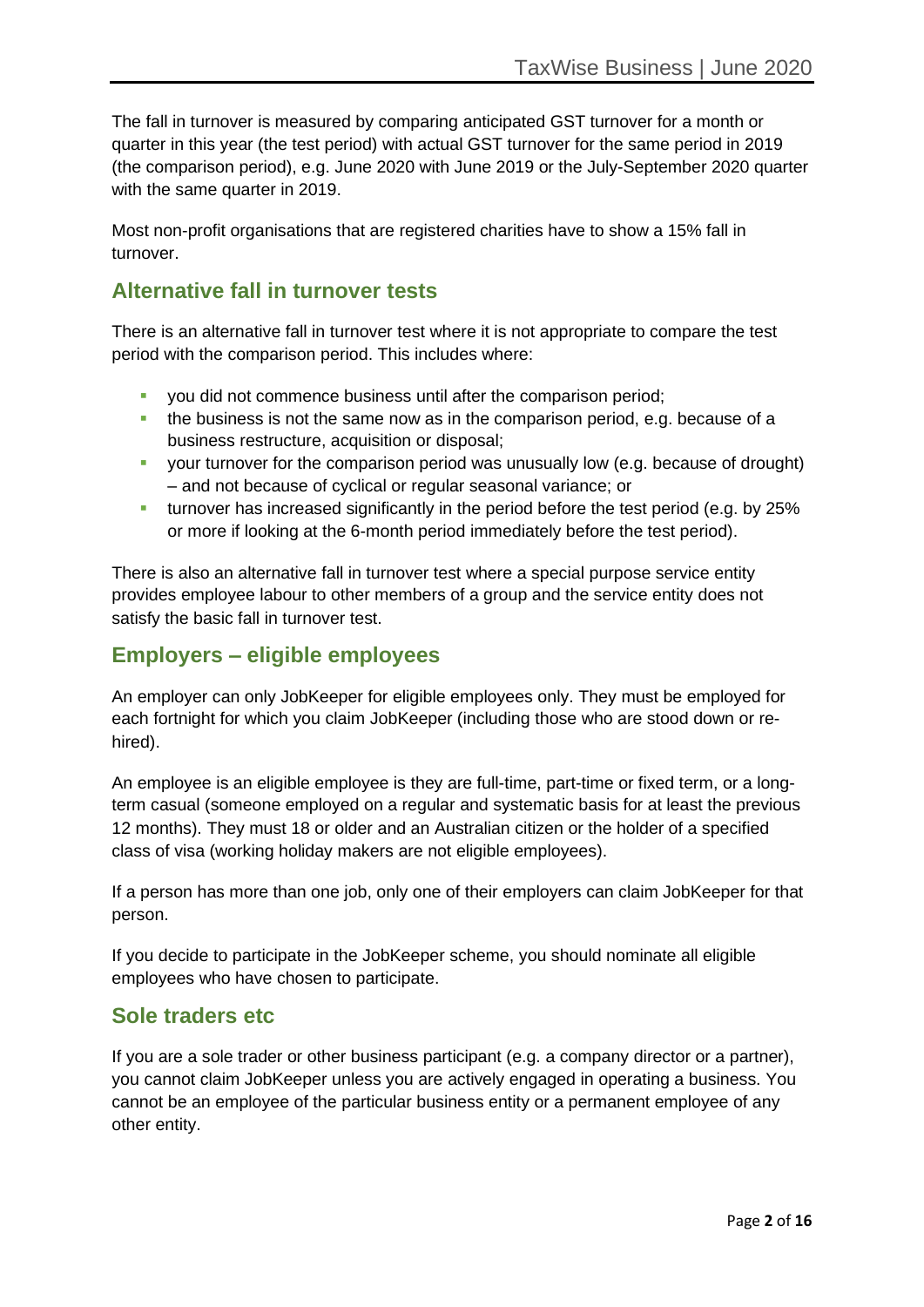In addition, you must be 16 or older at 1 March 2020 (18 or older if a beneficiary of a trust) and either an Australian citizen or the holder of a specified class of visa.

The relevant business entity must:

- **have had an ABN on 12 March 2020; and**
- have disclosed either assessable business income in the 2018-19 tax return or a supply in a BAS or GST return for any tax period between 1 July 2018 and 12 March 2020. The supply can be a GST-free or input taxed supply.

In limited circumstances, the ATO has a discretion to treat those 2 requirements as being satisfied even if they are not.

Only one payment per entity can be claimed. For example, in the case of a partnership, only one partner can claim JobKeeper.

#### **Amount of JobKeeper**

The amount of the JobKeeper payment is \$1,500 a fortnight for each eligible employee or business participant. Employers must pay each eligible employee at least \$1,500 per fortnight before tax.

The 2 fortnightly periods beginning in June are 8 June to 21 June and 22 June to 5 July. The last fortnightly period will be from 14 September to 27 September (this year).

If you usually pay your employees less frequently than fortnightly, the payment can be allocated between fortnights in a reasonable manner. For example, if you pay your employees on a monthly pay cycle, your employees must have received the monthly equivalent of \$1,500 per fortnight (\$1,500 x 26/12 = \$3,250).

You may lose the JobKeeper payment if you enter into a scheme designed to create an entitlement to JobKeeper or to increase the amount paid. The ATO has issued guidelines on how it may apply this rule in certain situations – e.g. where a business uses a service entity to employ workers.

#### **Claiming JobKeeper**

You have to enrol with the ATO to participate in the JobKeeper scheme. You can do this online. You had to enrol by 31 May 2020 if claiming for payments in April and May 2020.

If you are an employer, the process differs depending on whether you report through Single Touch Payroll.

You have to identify each person for whom you will claim the JobKeeper payment. You only need to identify eligible employees or the eligible business participant once.

If you are an employer, you have to notify all eligible employees they are receiving JobKeeper.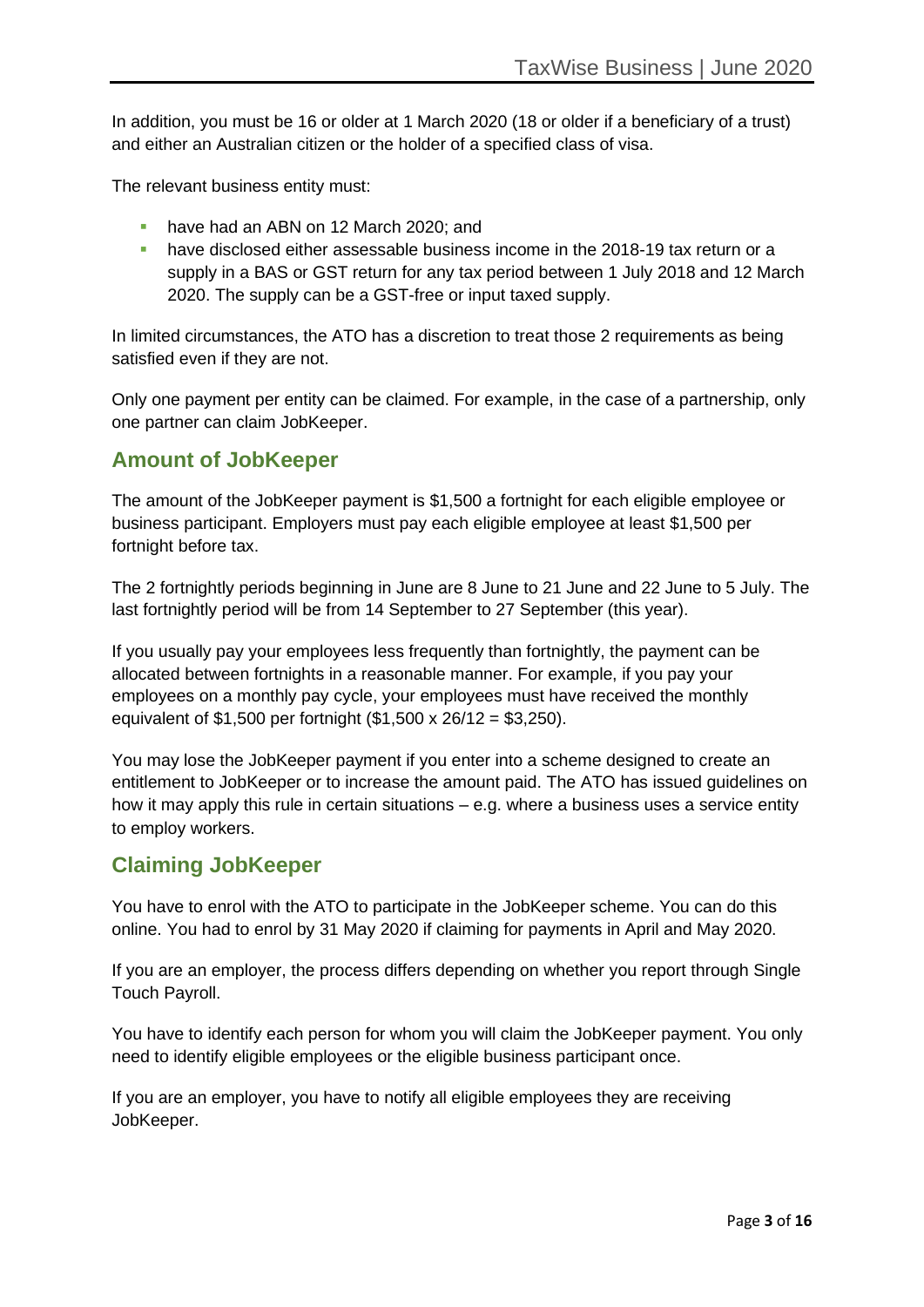#### **Monthly declaration**

You will have to provide a monthly declaration to the ATO – this can be done from the 1st to the 14th day of each month, to receive reimbursements for the payments you have made to your employees in the previous month.

The declaration requires you to reconfirm your eligible employees and provide information on your current and projected GST turnover. You will also need to notify the ATO if your eligible employees change or leave your employment.

#### **Tax consequences**

JobKeeper payments form part of the business entity's assessable income. Of course, an employer can claim a deduction for wages paid to employees even if subsidised by JobKeeper.

**Tip!** The JobKeeper scheme is complicated, so talk to your tax adviser to see if you qualify. Your tax adviser can also enrol you for JobKeeper on your behalf.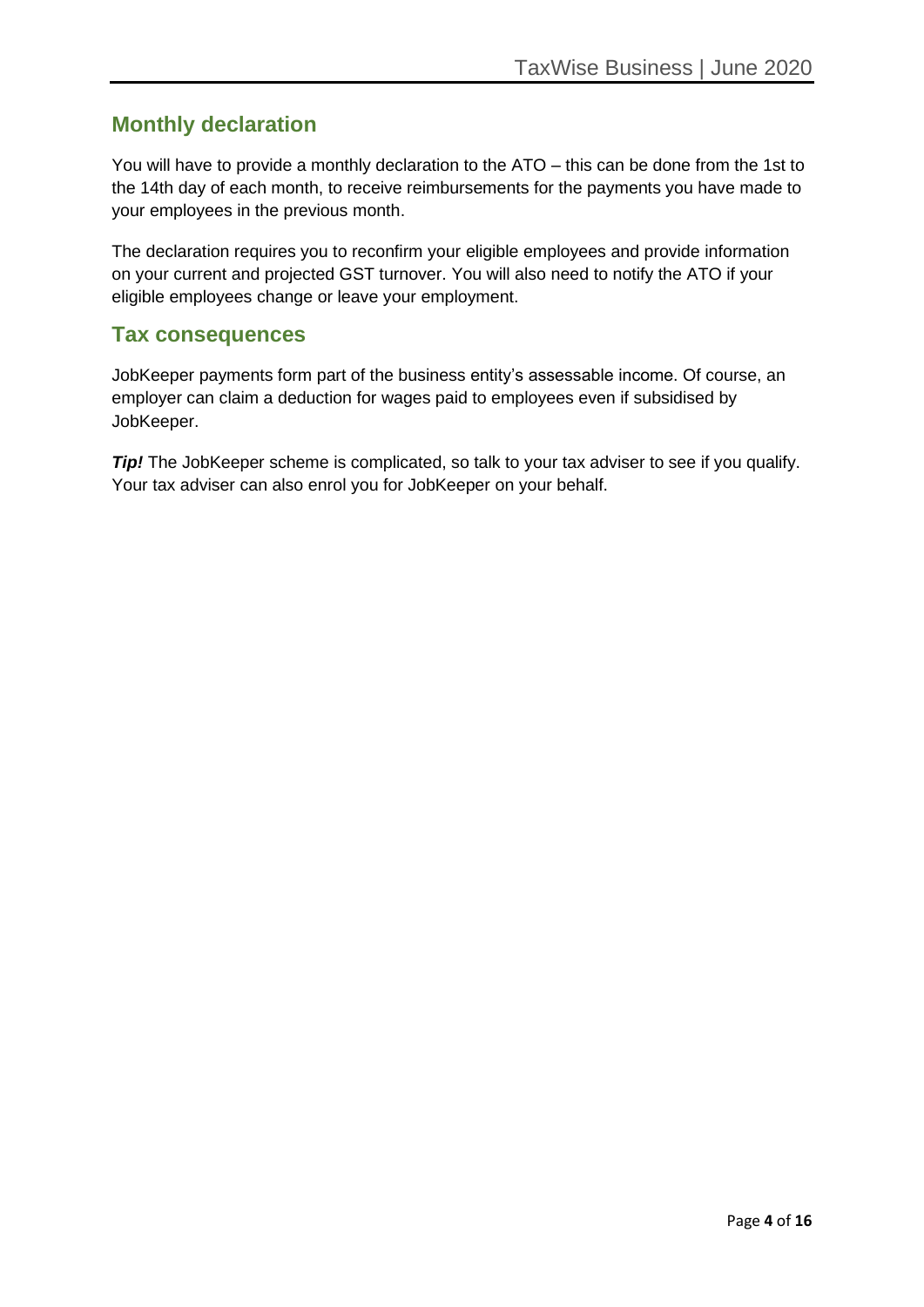

# **Cash flow support for employers**

Don't forget the temporary cash flow support (the cash flow boost) for eligible small and medium businesses during COVID-19 crisis. Eligible businesses will receive between \$20,000 and \$100,000 in cash flow boost amounts by lodging their activity statements up to the month or quarter of September 2020.

You do not need to apply for the cash flow boost. All you need to do is lodge your upcoming activity statements.

If you're eligible, the cash flow boost will be automatically credited to your activity statement account.

If you're lodging online through our Business Portal, you now need to log in using your myGovID.

The cash flow boost is not taxable.

**Tip!** Talk to your tax agent or BAS agent for more information about the cash flow boost, e.g. the amount you will be credited.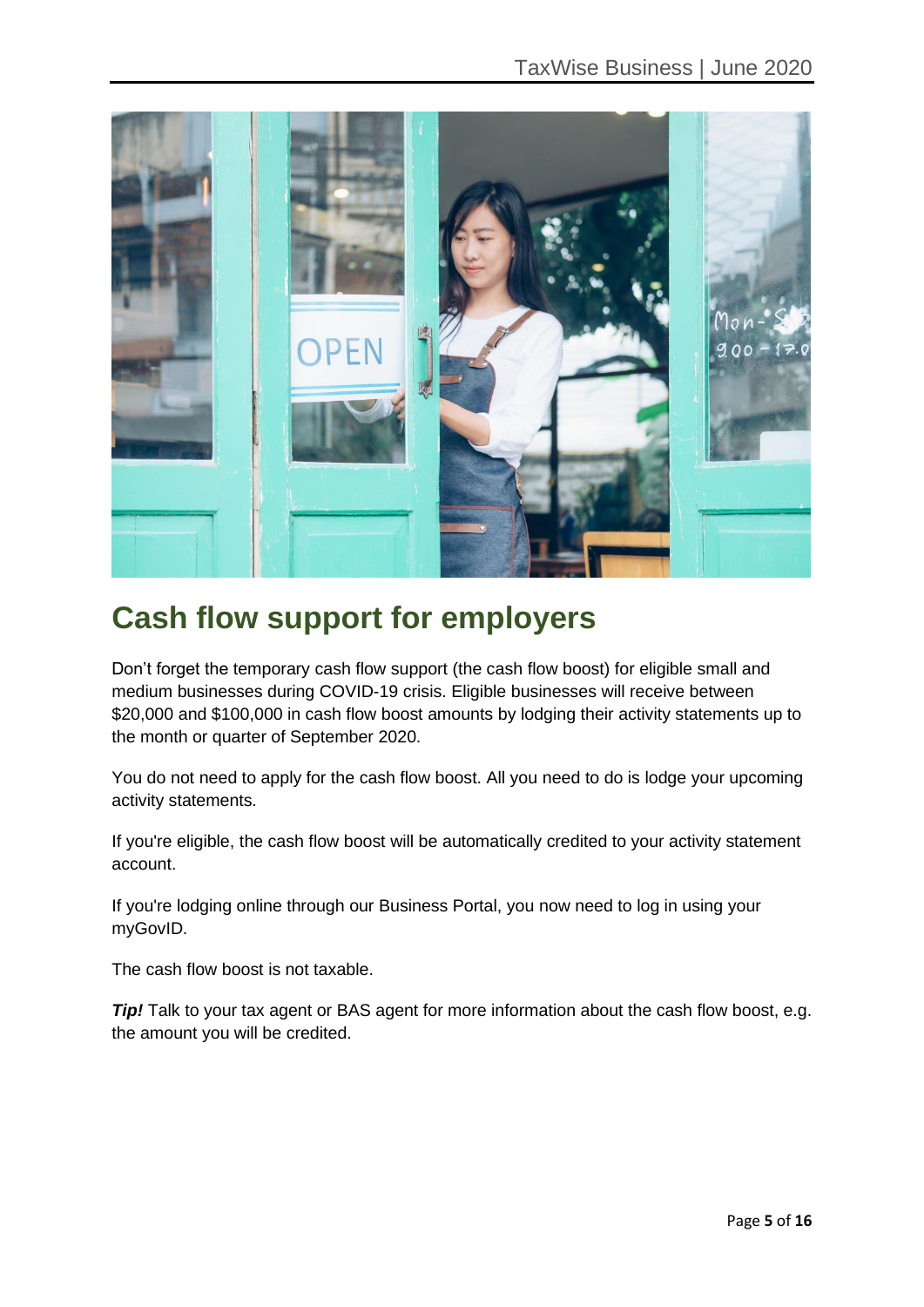

# **Tax breaks for the 2020 tax return**

### **Instant asset write-off**

Businesses can claim an immediate deduction (the instant asset write-off) and reduce the tax payable when buying business assets such as machinery, cars, delivery vehicles, office furniture and display cabinets. The instant asset write-off is also available for second-hand assets (but not where you dispose of an existing asset and then buy it back).

Cost caps apply depending on when the asset is first used or installed ready for use – see below.

For businesses claiming GST, the tax write-off cost excludes GST.

For businesses not claiming GST, the tax write-off cost includes GST.

### **Small businesses (total turnover less than \$10 million)**

The cost caps for a small business are:

| Date asset first used<br>or installed ready for use | Cap (asset must cost less than) |
|-----------------------------------------------------|---------------------------------|
| 1 July 2019 - 11 March 2020                         | \$30,000                        |
| 12 March - 30 June 2020                             | \$150,000                       |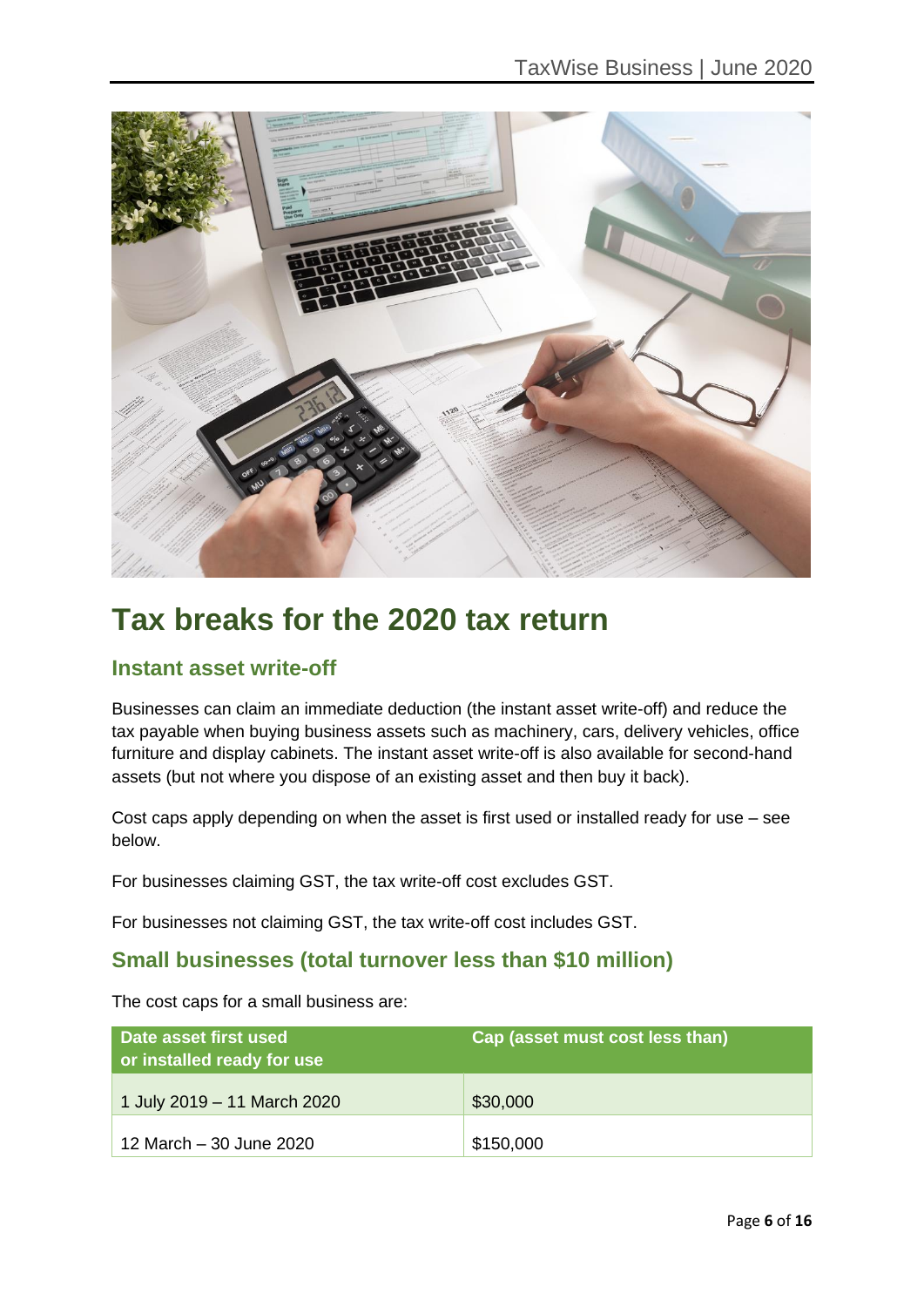#### **Other businesses**

If you are a medium business with total turnover of \$10 million or more but less than \$50 million, the instant asset write-off is available for assets costing less than \$30,000 if first used, or installed ready for use, for a taxable purpose before 12 March 2020.

If an asset is first used, or installed ready for use, for a taxable purpose between 12 March and 30 June 2020, the instant asset-write off threshold increases from \$30,000 to \$150,000. In other words, the instant asset write-off is available where the asset costs less than \$150,000.

If you are a business with total turnover of \$50 million or more but less than \$500 million, the instant asset write-off is available for assets costing less than \$150,000 where the asset is first used, or installed ready for use, for a taxable purpose between 12 March and 30 June 2020.

*Note!* If the asset is a car, the instant asset write-off is limited to the business portion of \$57,581 (the car depreciation limit – this will increase to \$59,136 from 1 July 2020).

**Tip!** Always talk with your tax adviser before buying any business assets. In particular, the timing of when you first used an asset, of first install it ready for use, is important.

#### **Example**

Jane owns a café which is a small business. In January 2020 she bought a new fridge freezer for \$7,500 and a new espresso machine for \$3,400. They are installed ready for use on 24 January.

Jane can take advantage of the instant asset write off for both items because each one costs less than \$30,000.

In April 2020 Jane buys a new van for \$43,650, which she immediately starts to use in the business. She can take advantage of the instant asset write off for the van because it cost less than \$150,000. If she had bought and started using the van before 12 March 2020, the instant asset write-off would not have been available.

#### *Note!*

- **You can use the instant asset write-off multiple times. However, each asset must** cost less than the relevant cap.
- **EXT** If you are thinking of buying assets for your business, you should do so before 1 July this year when the instant asset write-off threshold is due to revert to \$1,000. Although no one will be surprised if the Government extends the higher threshold (e.g. \$30,000) beyond 1 July, you cannot rely on that happening.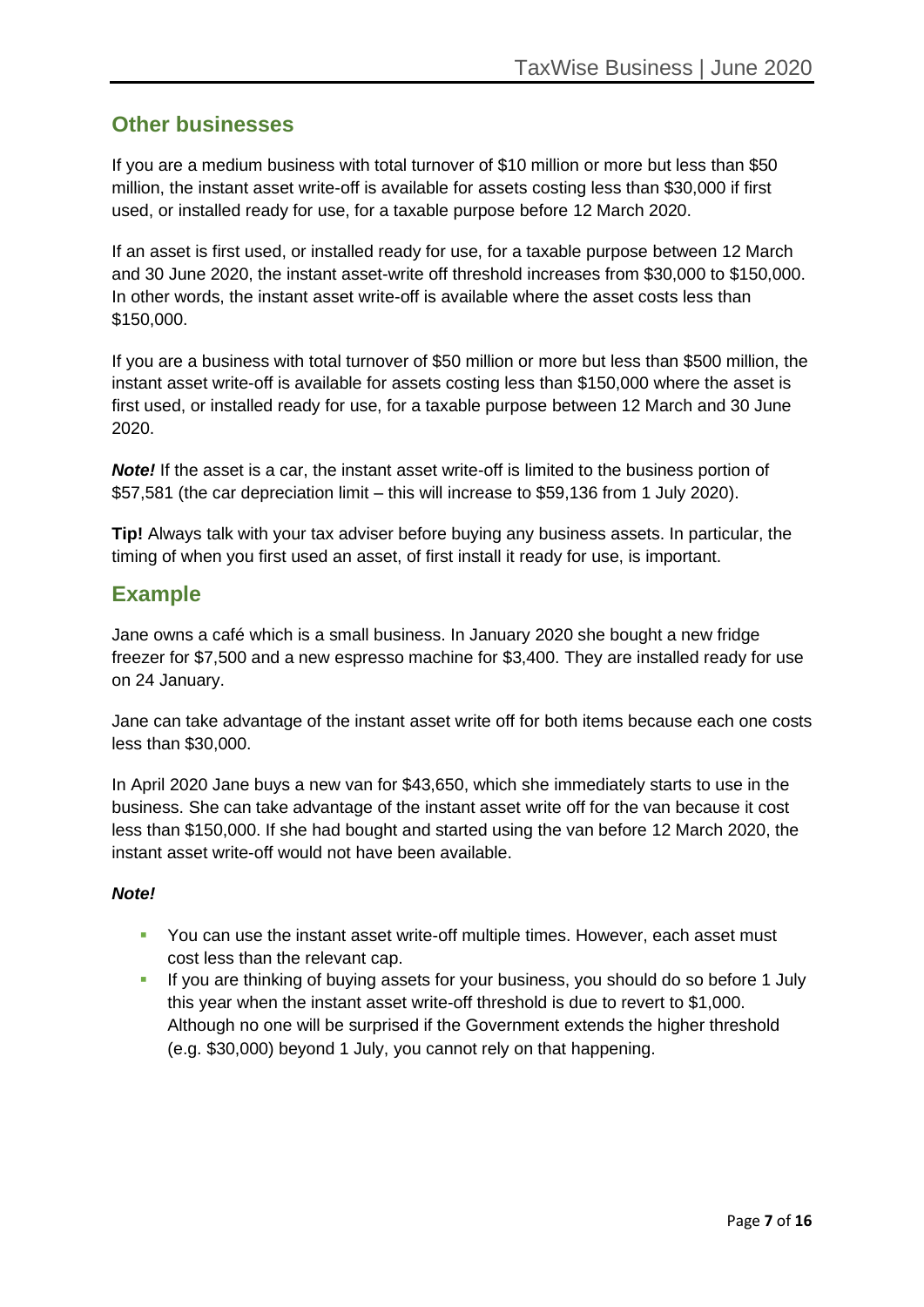## **Accelerated depreciation**

▪

As we discussed in the Special April Edition of the Business TaxWise, an accelerated rate of depreciation is available for new business assets first held on or after 12 March 2020 and first used or installed ready for use for a taxable purpose on or after 12 March 2020 and before 1 July 2021. The asset must be used principally in a business in Australia or located in Australia.

The accelerated rate of depreciation is not available:

- **•** for assets written off immediately under the instant asset write-off rules;
- **•** for second-hand assets (with certain exceptions, e.g. trading stock);
- **•** for assets used in a primary production business (e.g. fencing, fodder storage assets or horticultural plants); or
- $\blacksquare$  if you were committed before 12 March to acquiring or constructing the asset you cannot restructure an existing contract to try to get around this rule.

You cannot split an asset or merge assets to try to qualify for the accelerated depreciation.

The rules for working out the accelerated depreciation vary depending on whether or not you use the simplified depreciation rules. We explained them in the Special April Edition.

In all cases, you cannot deduct more than what you pay for the asset.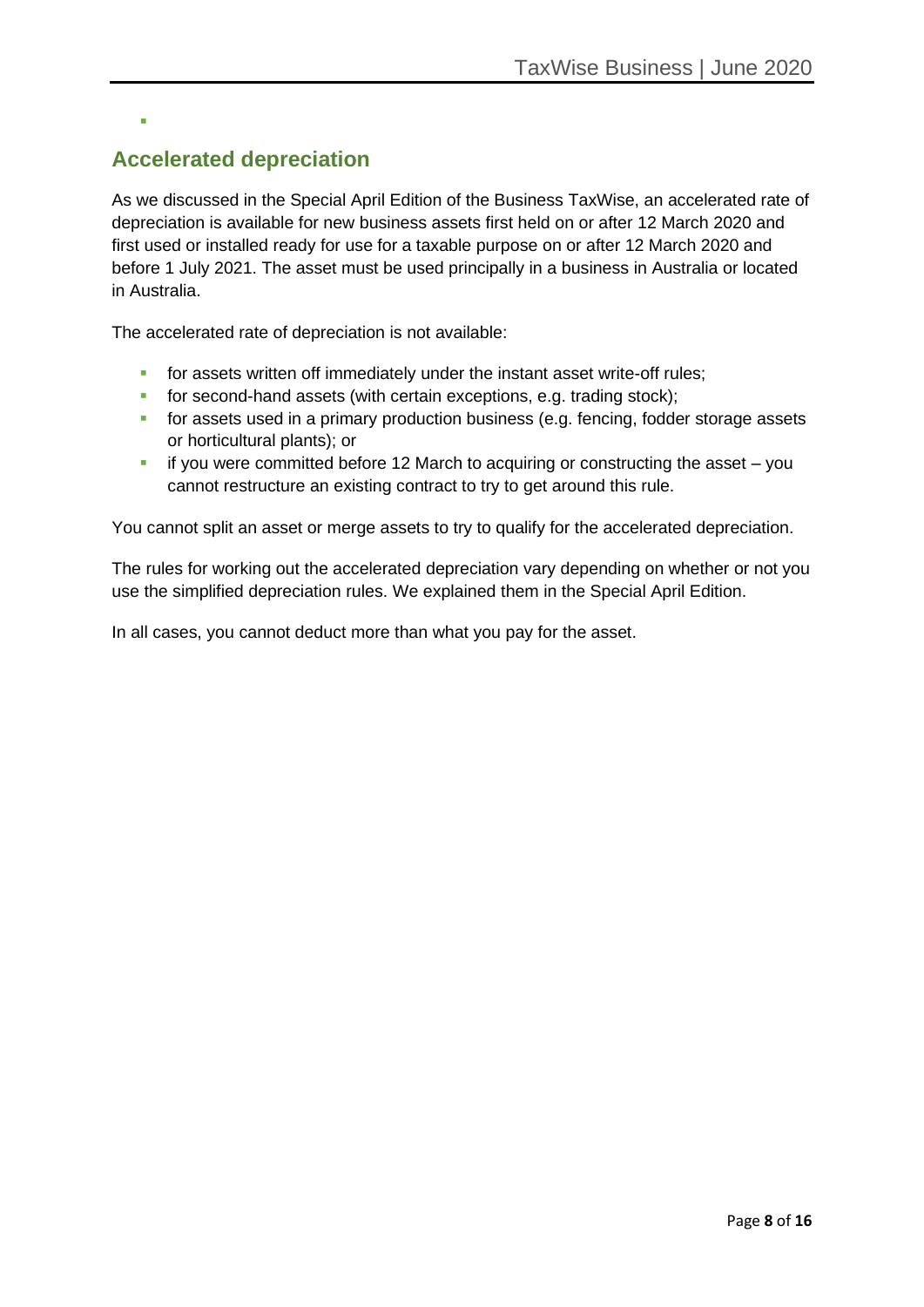

# **From the ATO**

### **Affected by bushfire or COVID-19?**

If you live in one of the identified postcodes impacted by the bushfires, the ATO automatically deferred any lodgments or payments you have due. For example, the 2019-20 FBT return is not due until 25 June 2020.

You, or your agent, don't need to apply for these deferrals.

If you use a tax professional to lodge on your behalf, you may have a different deferred due date.

The ATO will also consider lodgment and payment deferrals for businesses affected by COVID-19. However, deferrals are not automatic so you or your tax or BAS agent will need to contact the ATO.

**Tip!** Contact your tax or BAS agent to check your due date for lodgment or payment. If necessary, they can contact the ATO to seek a deferral.

#### **Employee super contributions – claiming a deduction**

The ATO has reminded employers that super contributions are only considered to be paid *for the purpose of claiming a tax deduction* once they have been received by the super fund, not the date the Small Business Superannuation Clearing House (SBSCH) accepts them (if the employer uses the SBSCH).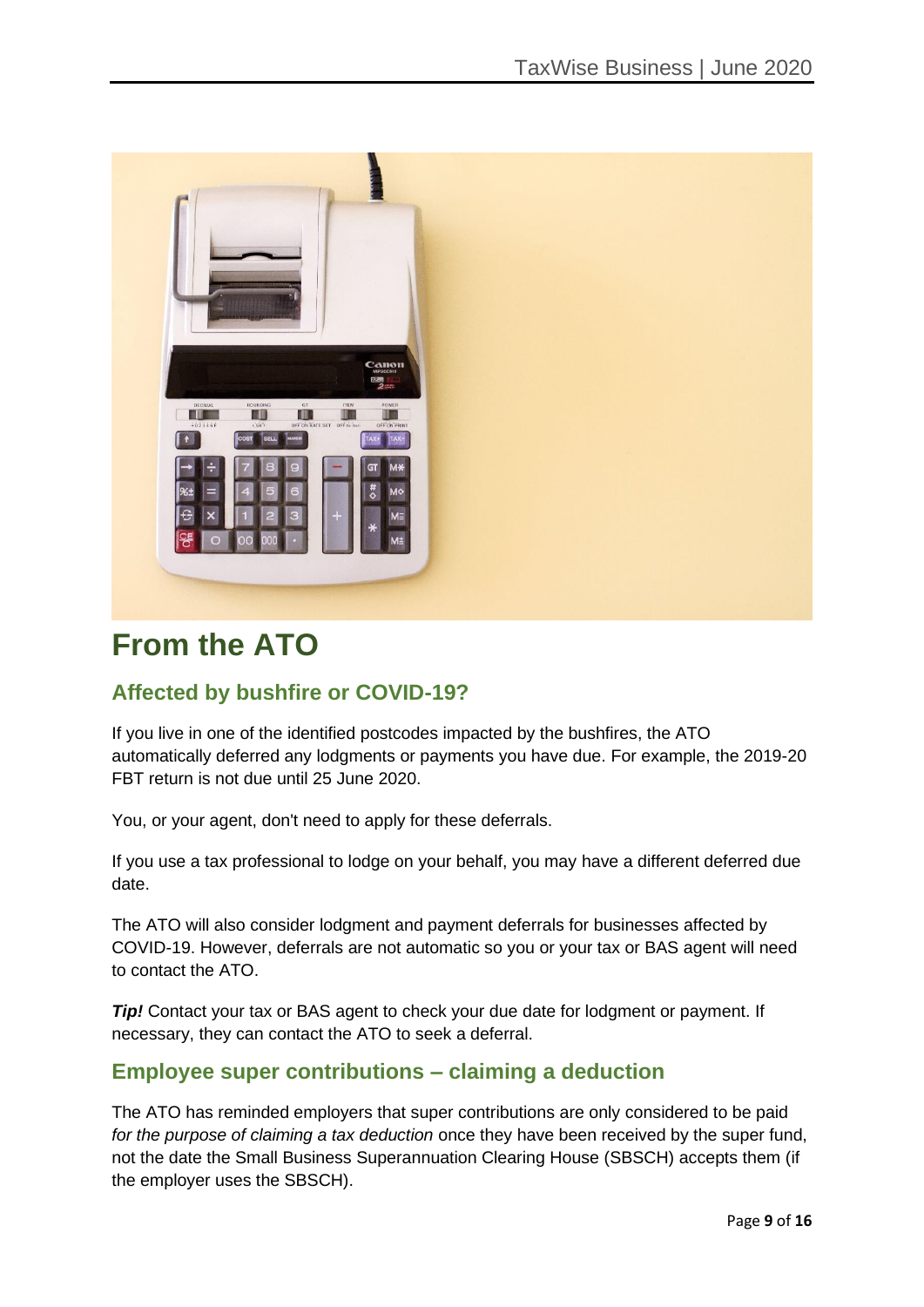To ensure you can claim a deduction for the 2019–20 income year, you need to allow processing time for your super payments to be received by your employees' super funds before the end of the 2019-20 income year. The ATO says that payments need to be accepted by the SBSCH by 23 June 2020.

Remember to check with your employees if you need to update their super fund details in your SBSCH account, including a change of ownership of a superannuation product.

There is no change to when SG quarterly payments are due - the next quarterly due date is 28 July 2020.

*Note!* From 1 January this year, you cannot use an employee's salary sacrificed super contributions to satisfy your super guarantee obligations. Talk to your tax adviser about your super guarantee obligations.

#### **STP exemption for small employers**

If you are a small employer (19 or fewer employees), the ATO has extended to 1 July 2021 the Single Touch Payroll (STP) exemption in relation to closely-held payees. A closely held (related) payee is someone who is directly related to the business, company or trust that pays them, such as family members of a family business, directors or shareholders of a company or beneficiaries of a trust.

This STP exemption for closely-held payees applies automatically and you do not need to apply to the ATO to access it. However, you should keep records to support your decision to apply the concession. Alternatively, you can notify the ATO and apply for the exemption through the Business Portal. Your registered tax agent can also apply for an exemption on your behalf.

If you have any other employees (also known as arm's length employees), they must be reported through STP on or before each payday, unless you are eligible for a micro employer (1-4 employees) reporting concession.

Micro employers who need more time to move to STP reporting can ask their registered tax or BAS agent to report on their behalf on a quarterly basis. This can continue until 30 June 2021.

### **End-of-year finalisation through STP**

The ATO has reminded employers that they need to make a finalisation declaration.

The declaration generally has to be made by 14 July each year. However, if you started reporting through STP in the 2019-20 financial year and have 19 or fewer employees, you have until 31 July 2020 to make the finalisation declaration.

If you have 20 or more employees, you should be reporting closely held payees each pay day along with arms-length employees. The finalisation due date for closely held payees is 30 September 2020.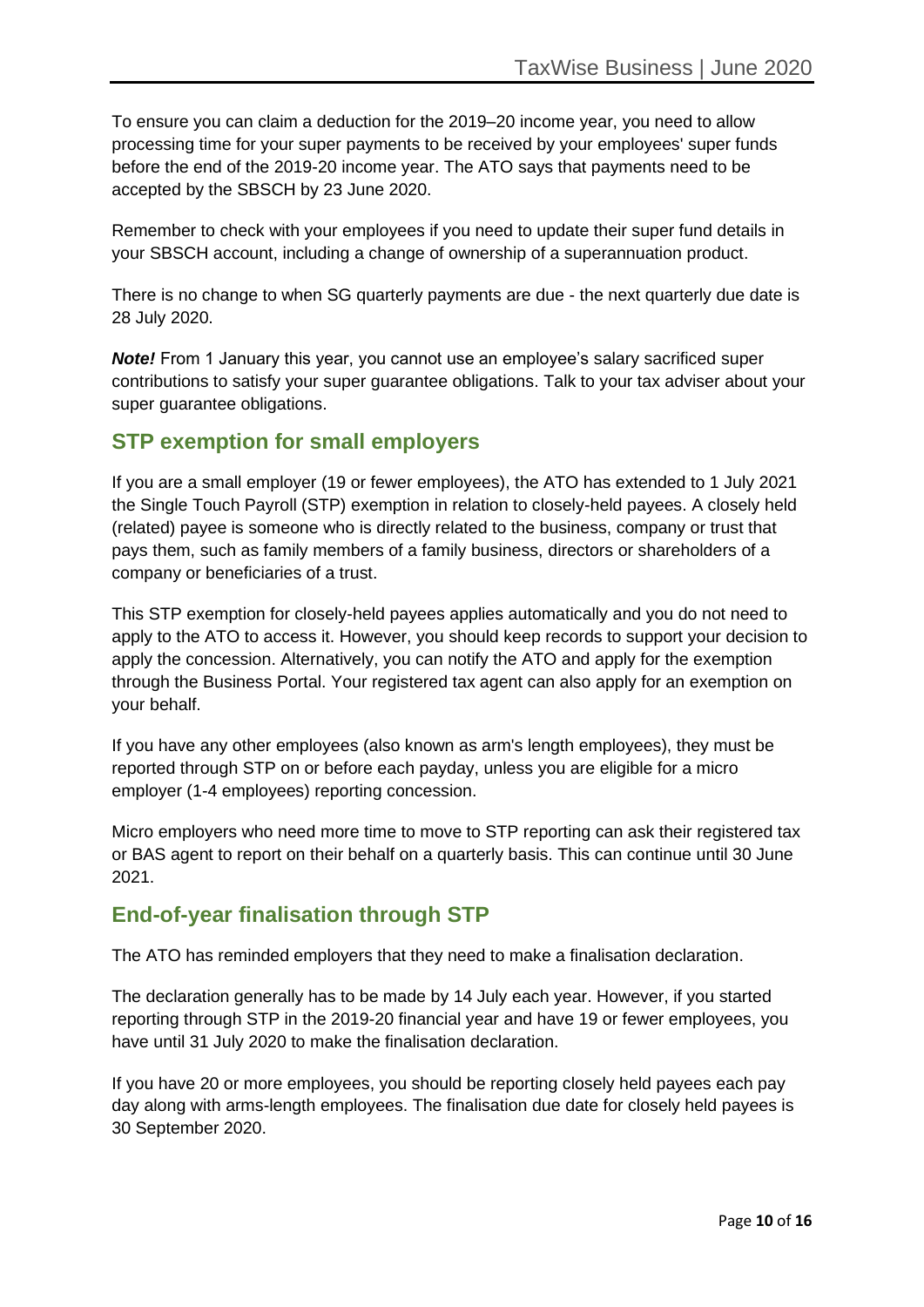If you have 19 or fewer employees and are voluntarily reporting your closely held payees, you can also finalise by 30 September 2020 for the 2019-20 financial year.

### **Benefits of e-invoicing**

The ATO has been promoting the benefits of e-invoicing – by simplifying and automating the exchange and processing of invoices.

According to the ATO the benefits for business include cost savings, fewer errors and reduced payment times. In addition:

- **E** a business will save time by not having to re-key or scan invoices, or chase missing information; and
- **•** the e-invoicing network provides a safer and more secure channel than email.

E-invoicing is also environmentally friendly.

The ATO recommends that you keep an eye out for digital service providers rolling out einvoicing solutions in the second half of 2020.

### **Applying for a government contract?**

Businesses and their first-tier subcontractors tendering for Commonwealth Government contracts over \$4 million (including GST) must supply a statement of tax record (STR) provided by the ATO. If you received one last year, you may need to apply for a new one.

The STR must show satisfactory engagement with the tax system, so it's important to keep your tax obligations up to date, including registration, lodgment and payment.

Apply early to allow time for processing before the tender closing date. The ATO generally takes 4 business days to process applications.

Your tax agent can apply on your behalf.

An STR is valid for 6 or 12 months depending on if you have an Australian tax record of less or more than 4 years.

#### **Company directors beware**

Company directors can be liable for unpaid PAYG withholding amounts – both where the company fails to deduct PAYG amounts from salaries and wages and where, if it makes deductions, it fails to pay those amounts to the ATO. This is known as the director penalty regime. It also applies to unpaid superannuation guarantee charge.

The director penalty regime has now been extended to unpaid GST, luxury car tax and wine equalisation tax. This applies in relation to GST instalments, net amounts and assessed net amounts for GST instalment quarters and tax periods (as appropriate) that start on or after 1 April 2020.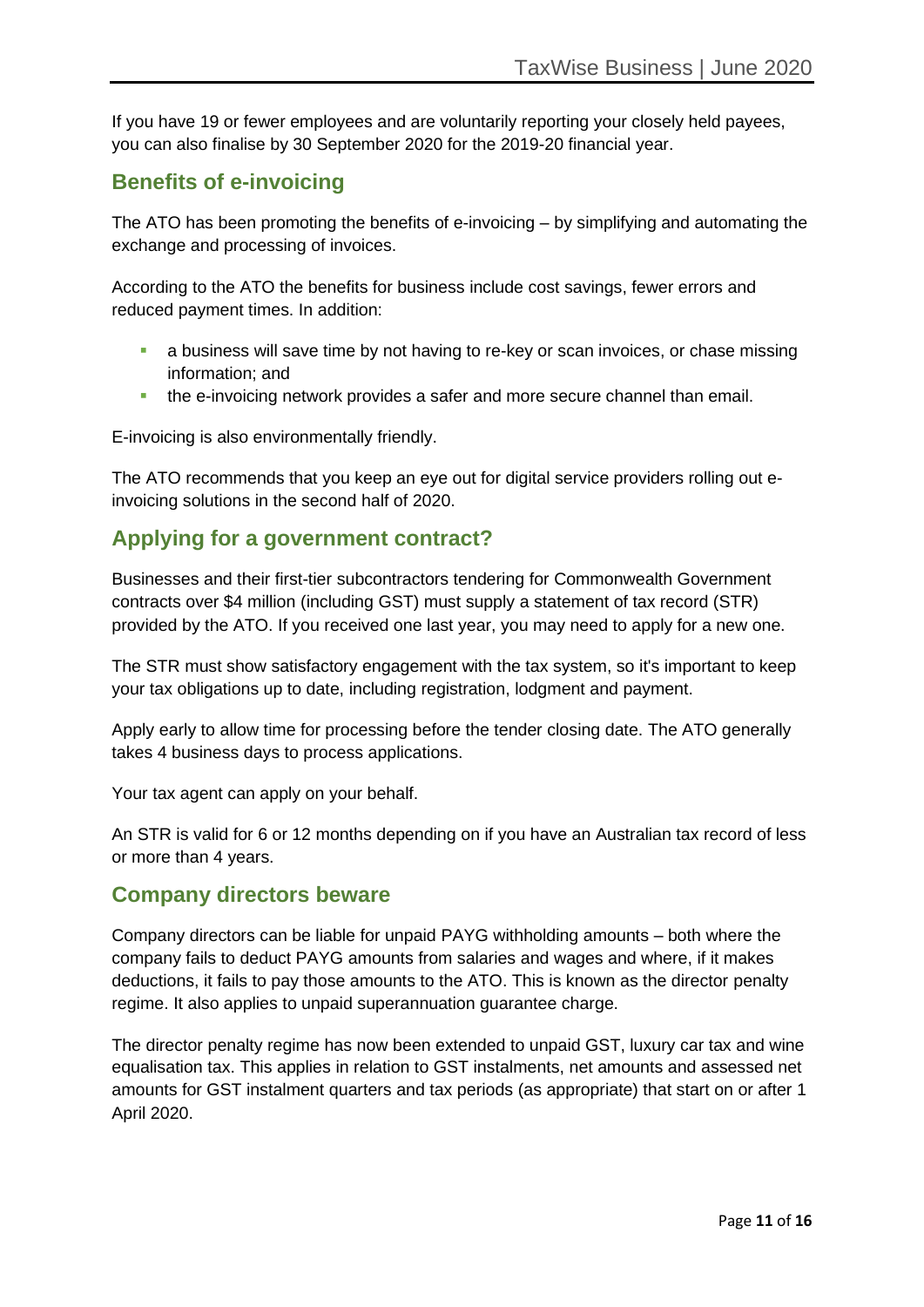*Tip!* If you are running a company and it is experiencing difficulties in meeting its tax obligations, talk to your tax adviser without delay. They can discuss the matter with the ATO and may be able to arrange for additional time to pay.



# **Are you ready for tax time? Quick tips to help you this EOFY**

The end of the financial year is looming – it really is that time of year again. Tax time is always busy so we're sharing a few quick tips to help you sail through lodgment season.

#### **Some tax time tips…**

- **Gather and sort your business records now, including cash, online, EFTPOS, bank** statements, credit or debit card transactions covering:
	- sales and other business income
	- expenses you can claim as a business deduction such as staff wages, contractor expenses, operating expenses and business travel expenses.
- **EXT** If you changed your record keeping software during the year, check that all your information has transferred over correctly.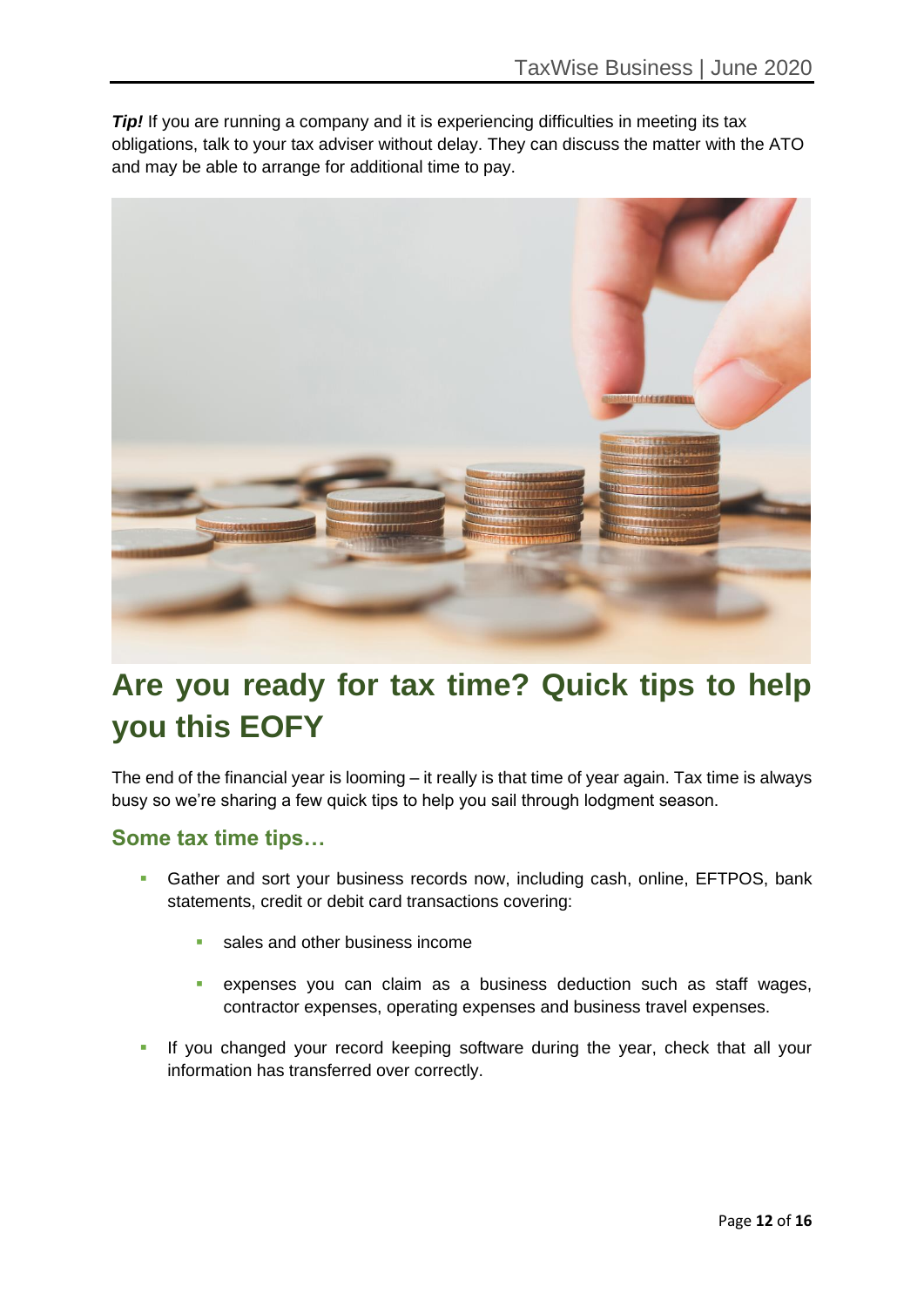▪

### **Are you a sole trader?**

- **E** ven if your income is below the tax-free threshold, you still need to lodge a tax return.
- Do you pay PAYG instalments? Lodge your activity statements and pay all your PAYG instalments before you lodge your tax return, so your income tax assessment takes into account the instalments you've paid throughout the year.

#### **Are you a partnership?**

If you operate your business in a partnership:

**•** the partnership lodges a partnership tax return, reporting the partnership's net income (assessable income less allowable expenses and deductions)

As an individual partner, you report on your individual tax return:

- **•** your share of any partnership net income or loss
- **•** any other assessable income, such as salary and wages (shown on a Payment Summary), dividends and rental income.

The partnership doesn't pay income tax on the income it earns. Instead, you and each of the partners pay tax on the share of net partnership income you receive.

#### **Are you a trust?**

If you operate your business through a trust, the trust reports its net income or loss (this is the trust's income less expenses and deductions) and the trustee is required to lodge a trust tax return.

As a trust beneficiary, you report on your individual tax return any income you receive from the trust.

#### **Are you a company?**

If you operate your business through a company, you need to lodge a company tax return.

The company reports its taxable income, tax offsets and credits, PAYG instalments and the amount of tax it is liable to pay on that income or the amount that is refundable.

The company's income is separate from your personal income.

*Tip!* Registered tax and BAS agents can help you with your tax.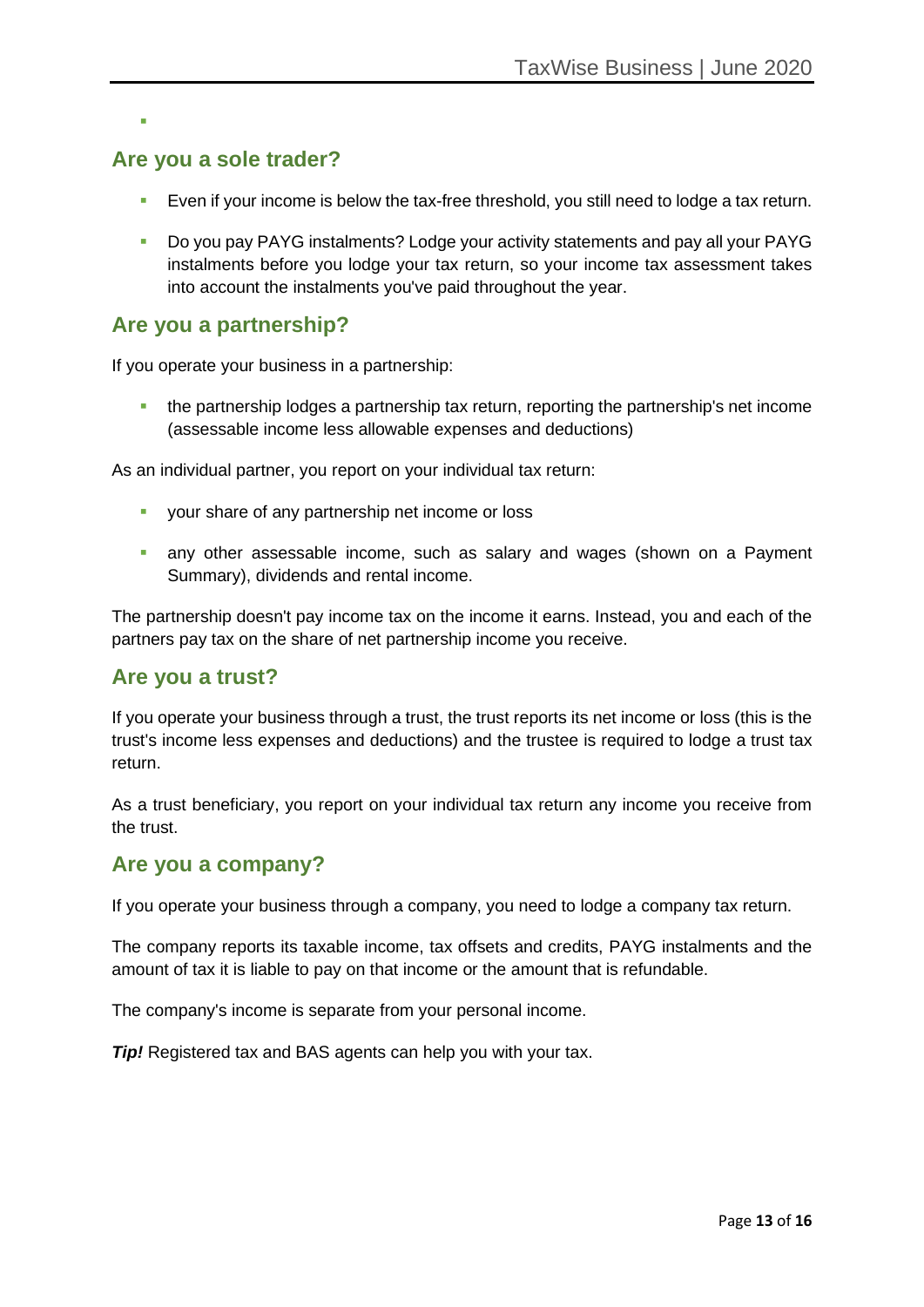

# **Not-so-small list of small business concessions…**

Here is a list of small business tax concessions that may be available to you.

*Tip!* Speak to your tax adviser to find out which concessions you can tap into.

#### **Income tax**

- **•** Lower company tax rate  $-27\%$  for 2019-20 and 26% for 2020-21
- Small business income tax offset 8% rate for 2019-20 and 13% rate for 2020-21
- PAYG instalment concession

#### **Deductions**

- **EXECT** Simplified depreciation rules instant asset write-off
- Accelerated depreciation for primary producers
- Deductions for professional expenses for start-ups
- **·** Immediate deductions for prepaid expenses

#### **Simplified record-keeping**

- **EXECUTE:** Simplified trading stock rules
- **Two-year amendment period**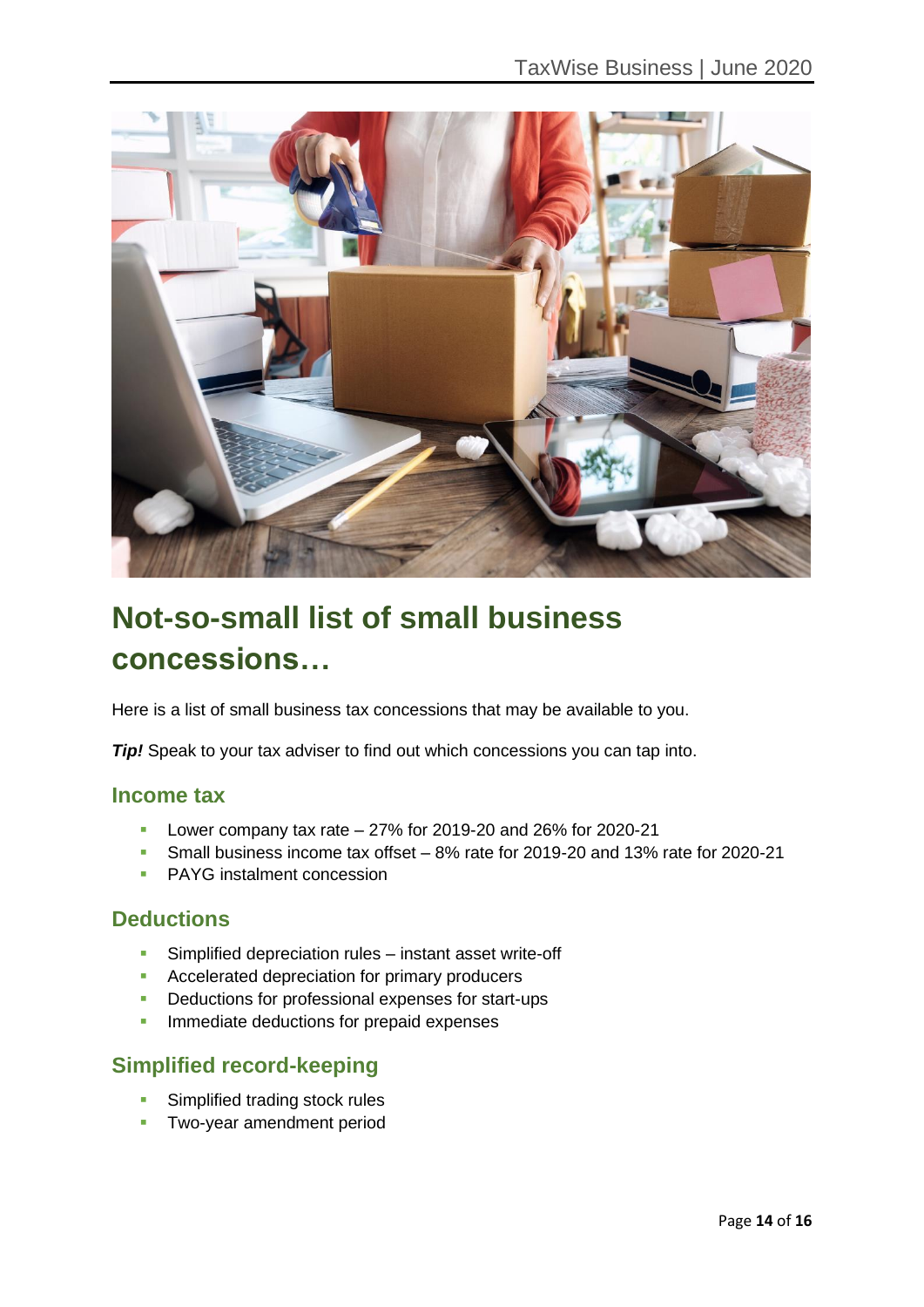### **GST, BAS and excise**

- Simpler BAS
- Accounting for GST on a cash basis
- **EXECT:** Annual apportionment of GST input tax credits
- Paying GST by instalments
- Excise concession

### **Capital gains tax (CGT)**

- **Small business restructure rollover**
- CGT 15-year asset exemption
- CGT 50% active asset reduction
- CGT Retirement exemption
- CGT Rollover
- **Contributions of small business CGT concession amounts to your super fund**

#### **Fringe benefits tax (FBT)**

- **EXECTE FBT car parking exemption**
- **EXECUTE:** FBT work-related devices exemption

#### **Superannuation**

- **EXECUTE:** Superannuation clearing house
- Contributions of small business CGT concession amounts to your super fund.